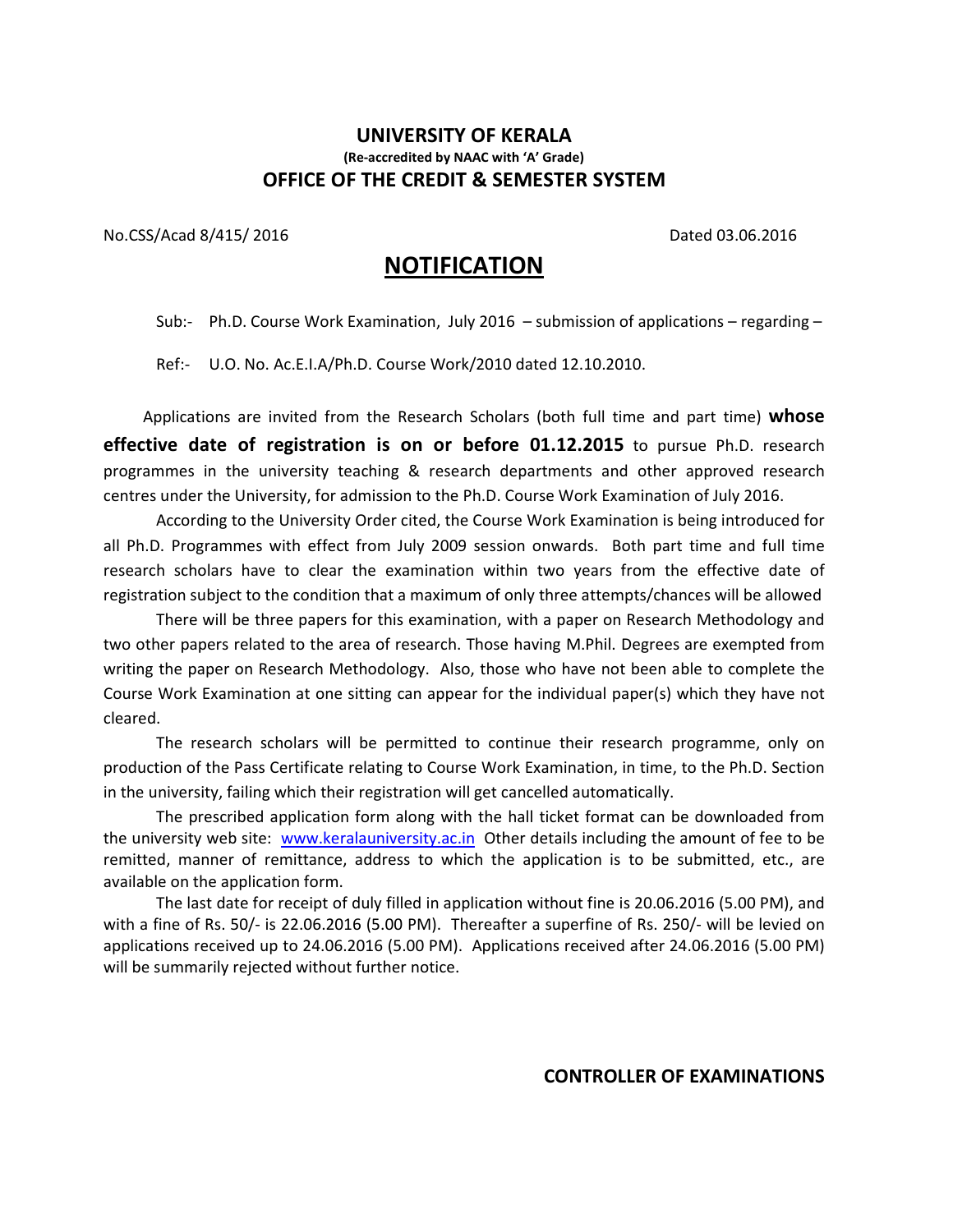Rs. 20/-

For office use

Register No.

Signature of candidate

Affix passport size photograph duly attested by the Chairman, Doctoral Committee

| No:                        |  |
|----------------------------|--|
| Details of fee remittance: |  |
| Amount Rs.                 |  |
| Date of remittance:        |  |
| KU /Friends PIS No./DD No. |  |
| Name of bank/Cash Counter  |  |

#### UNIVERSITY OF KERALA

 (Re-accredited by NAAC with 'A' Grade) APPLICATION FOR REGISTRATION

## Ph. D COURSE WORK EXAMINATION

July 2016

| Name and address of the Chairman, Doctoral Committee with Office Seal |
|-----------------------------------------------------------------------|
| (Dated signature on the photograph)                                   |
|                                                                       |

……………………………………………………………………………………………………………………

|                                                          | Name of candidate (BLOCK LETTERS) as entered in the                                                                                          |                                                 |                                                     |
|----------------------------------------------------------|----------------------------------------------------------------------------------------------------------------------------------------------|-------------------------------------------------|-----------------------------------------------------|
|                                                          | qualifying certificate                                                                                                                       |                                                 |                                                     |
|                                                          | Age and date of birth :                                                                                                                      |                                                 |                                                     |
| Sex:                                                     |                                                                                                                                              |                                                 |                                                     |
|                                                          | Permanent Address (CAPITAL LETTERS)                                                                                                          | Address in which communications are to be sent: |                                                     |
|                                                          |                                                                                                                                              |                                                 |                                                     |
| PIN Code:                                                | Tel/Cell phone No                                                                                                                            | PIN Code:                                       | Tel/Cell phone No                                   |
|                                                          | Ph. D Registration order No. and Date<br>(Please attach a copy of the UO attested by the Chairman of the Doctoral Committee                  |                                                 |                                                     |
|                                                          | Whether Research Methodology paper exempted or not<br>(If yes, furnish the details of the Reg. No. & Year of the M.Phil. Examination passed) |                                                 |                                                     |
| Name of Faculty                                          |                                                                                                                                              |                                                 |                                                     |
| Department                                               |                                                                                                                                              |                                                 |                                                     |
| Topic of research                                        |                                                                                                                                              |                                                 |                                                     |
| Name and address of supervising teacher                  |                                                                                                                                              |                                                 |                                                     |
| (With contact Telephone/mobile phone number & e-mail ID) |                                                                                                                                              |                                                 |                                                     |
|                                                          |                                                                                                                                              |                                                 |                                                     |
|                                                          |                                                                                                                                              |                                                 |                                                     |
|                                                          |                                                                                                                                              |                                                 |                                                     |
|                                                          | Signature of the Supervising teacher                                                                                                         |                                                 |                                                     |
|                                                          |                                                                                                                                              |                                                 |                                                     |
|                                                          | Details of the examinations the candidate intends to appear for:                                                                             |                                                 |                                                     |
| Paper                                                    | <b>Title</b>                                                                                                                                 | <b>Centre of Examination</b>                    | <b>Whether Appearing for</b><br>the I/II/III Chance |
| 1                                                        | *Research Methodology                                                                                                                        | ☆                                               |                                                     |
| $\mathbf{H}$                                             |                                                                                                                                              |                                                 |                                                     |
| $\mathbf{III}$                                           |                                                                                                                                              |                                                 |                                                     |

\*Candidates having M.Phil degree are exempted from writing the examination Research Methodology  $\dot{\mathbf{r}}$ Those with M.Phil Degree may write "exempted", in this column; others may leave the column blank

Declaration by the applicant

I hereby confirm and declare that the entries made above are true to the best of my knowledge and that they have been made in my own hand writing

Place

Date **Signature of Candidate** Signature of Candidate **Signature of Candidate**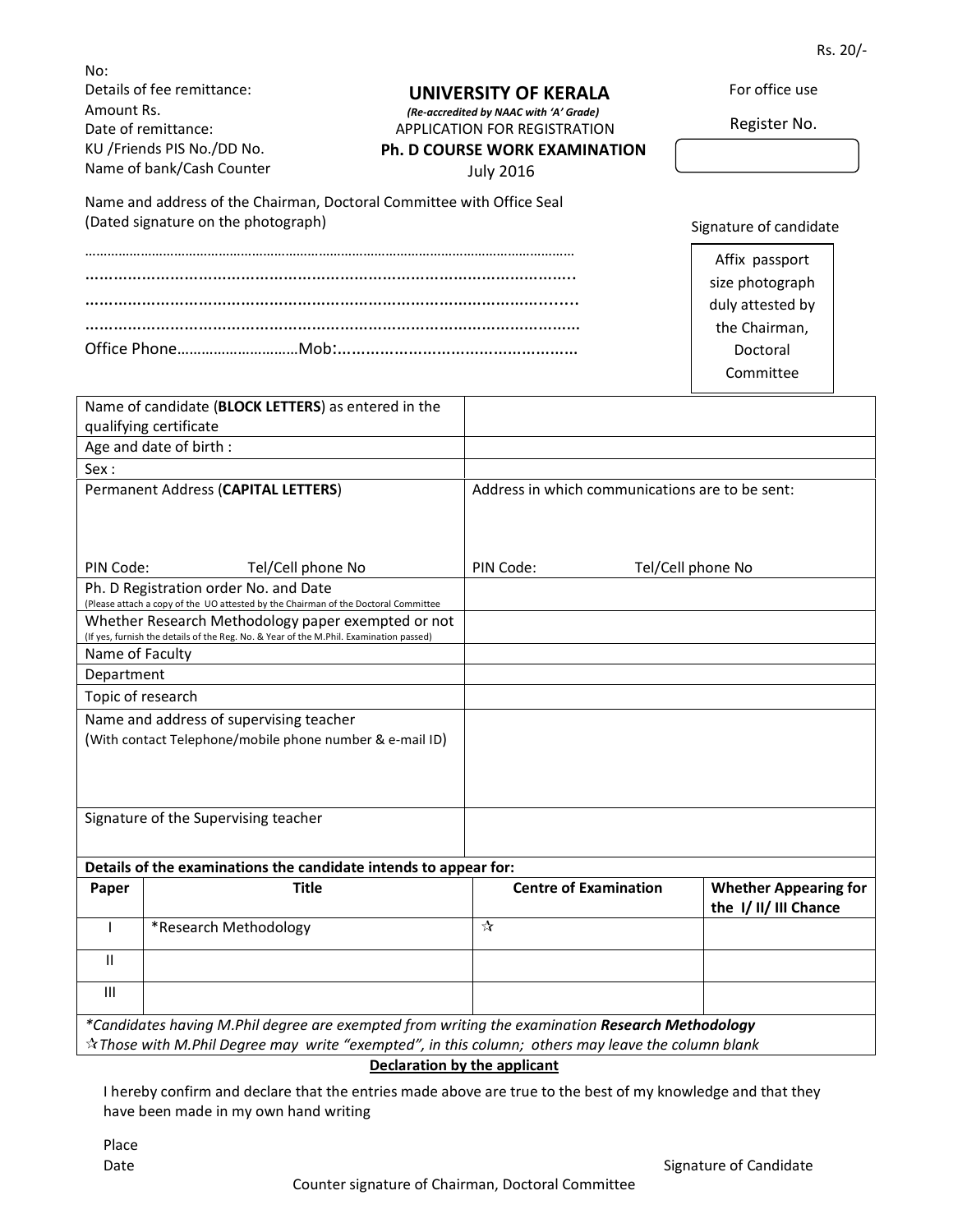#### INSTRUCTIONS FOR SUBMITTING THE APPLICATION:

- 1. All columns in the application form should be carefully filled in by the candidate in his/her own handwriting.
- 2. All columns in the hall ticket should be filled in by the candidate himself/herself.
- 3. Name of the candidate as stated in the application form should strictly conform to that appearing in the Qualifying Certificate and the Ph. D. Registration Order.
- 4. The following enclosures should form part of the application:
	- (i) Hall Ticket Format with the columns filled in, along with photograph, as per directions.
	- (ii) Self attested copy of the Qualifying Certificate. (PG Certificate)
	- (iii) Copy of the Ph.D. Registration Order duly attested by the Chairman of the Doctoral Committee concerned.
	- (iv) Self attested copy of the original M.Phil. degree diploma.
	- (v) DD/Pay-in-Slip in original for the prescribed examination fee. (DD obtained from any branches of SBT/SBI, payable at SBT, Kerala University Office Campus Branch, Palayam, Thiruvananthapuram, and drawn in favour of the Finance Officer, University of Kerala may be submitted.)

Those who remit the fee by means of DD shall pay an additional amount of Rs. 20/- along with the examination fee, towards DD handling charges.

- (vi) Self addressed, duly stamped envelope  $(23 \times 11 \text{ cms})$  for sending the hall ticket by Ordinary post.
- 5. All enclosures should be placed between the application form and the hall ticket, neatly secured with tag/twine.

The cover containing the application should have the superscription APPLICATION FOR REGISTRATION TO THE Ph.D COURSE WORK EXAMINATION JULY 2016

- 6. Applications should be addressed to THE DEPUTY REGISTRAR, CREDIT AND SEMESTER SYSTEM, UNIVEERSITY OF KERALA, KARIAVATTOM, THIRUVANANTHAPURAM. Pin 695581, Phone- 0471 2308328.
- 7. Last date for the receipt of the application at the Office of Credit and Semester System will be 20.06.2016(without fine) Applications received after the last date will not be accepted, under any circumstances.
- 8. Defective applications or applications not accompanied by the requisite documents/ the prescribed fee, will be summarily rejected.

#### General instructions:

1. Candidates are eligible to apply for admission to the course work examinations whose effective date of registration is on or before 01.12.2015

2. Part-time/Full-time Research Scholars will be entitled to only three attempts to clear the Course Work Examinations within a period of two years from the date of effective registration.

3. The Research Scholars will be allowed to continue their research programme after a period of two years from the date of registration, only on production of their Course Work Pass Certificates, to the Ph.D Section.

4. Duration of each paper : 3 hours

5. Maximum marks : 100

6. Minimum marks for a pass: 50

#### Fee Details:

Application forms can be downloaded from www.keralauniversity.ac.in Remit Rs 20/- along with fee, towards the cost of application form.

Examination Registration Fee : Rs.1500/- (First appearance for three papers) Subsequent appearance : Rs.500/- (per paper)

(Fee once paid will not be refunded)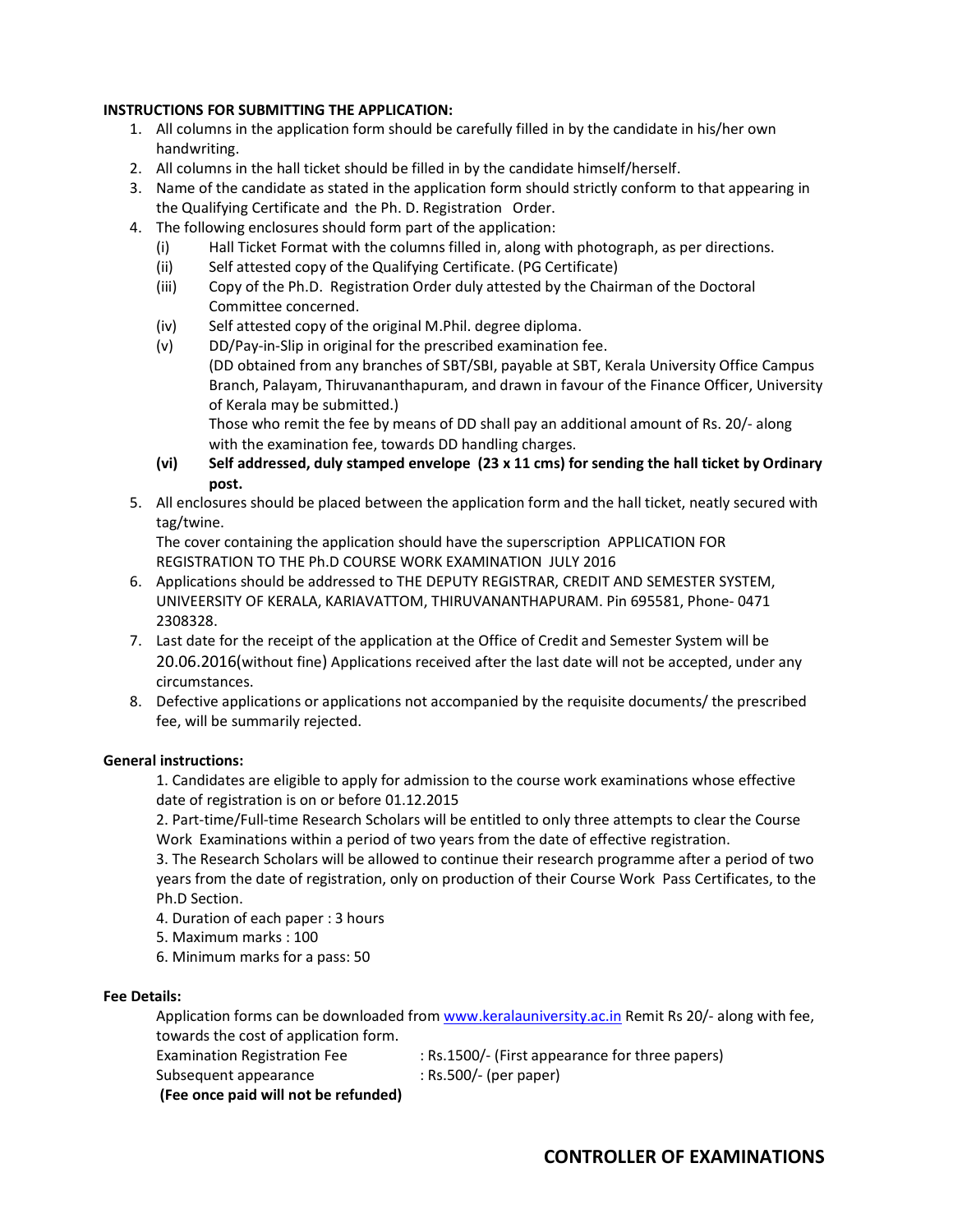## **UNIVERSITY OF KERALA (Re-accredited by NAAC with 'A' Grade) HALL TICKET**

### Ph. D. COURSE WORK EXAMINATION JULY 2016

(All columns except Register Number are to be filled in by the Candidate)

### REGISTER NUMBER

Centre and place of Examination for Paper I, Paper II & Paper III  $\bigcap$ 

Name of the Candidate (CAPITAL LETTERS):

| Permanent Address (CAPITAL LETTERS) |                   |           | Address to which communications are to be sent: |  |
|-------------------------------------|-------------------|-----------|-------------------------------------------------|--|
|                                     |                   |           |                                                 |  |
|                                     |                   |           |                                                 |  |
| PIN Code:                           | Tel/Cell phone No | PIN Code: | Tel/Cell phone No                               |  |

| Name and address of the Chairman, Doctoral Committee<br>with Office Seal. |  |  |
|---------------------------------------------------------------------------|--|--|
| (Dated signature on the photograph)                                       |  |  |
|                                                                           |  |  |
|                                                                           |  |  |
|                                                                           |  |  |
|                                                                           |  |  |
|                                                                           |  |  |
|                                                                           |  |  |

| Signature of candidate |  |
|------------------------|--|
|                        |  |
| Affix passport size    |  |
| photograph duly        |  |
| attested by the        |  |
| Chairman, Doctoral     |  |
| Committee              |  |
|                        |  |

| Details of the examinations the candidate intends to appear for: |                                                                                                                                                                                                             |        |                           |
|------------------------------------------------------------------|-------------------------------------------------------------------------------------------------------------------------------------------------------------------------------------------------------------|--------|---------------------------|
| Paper                                                            | <b>Title</b>                                                                                                                                                                                                | Centre | <b>Whether Appearing</b>  |
|                                                                  |                                                                                                                                                                                                             |        | for the I/ II/ III Chance |
|                                                                  | Research Methodology *                                                                                                                                                                                      | ☆      |                           |
| Ш                                                                |                                                                                                                                                                                                             |        |                           |
| Ш                                                                |                                                                                                                                                                                                             |        |                           |
|                                                                  | *Candidates having M.Phil degree are exempted from writing the examination Research Methodology<br>$\star$ Those with M.Phil Degree may write "exempted", in this column; others may leave the column blank |        |                           |
|                                                                  | Total number of papers for which registered (<br>⊧In words                                                                                                                                                  |        |                           |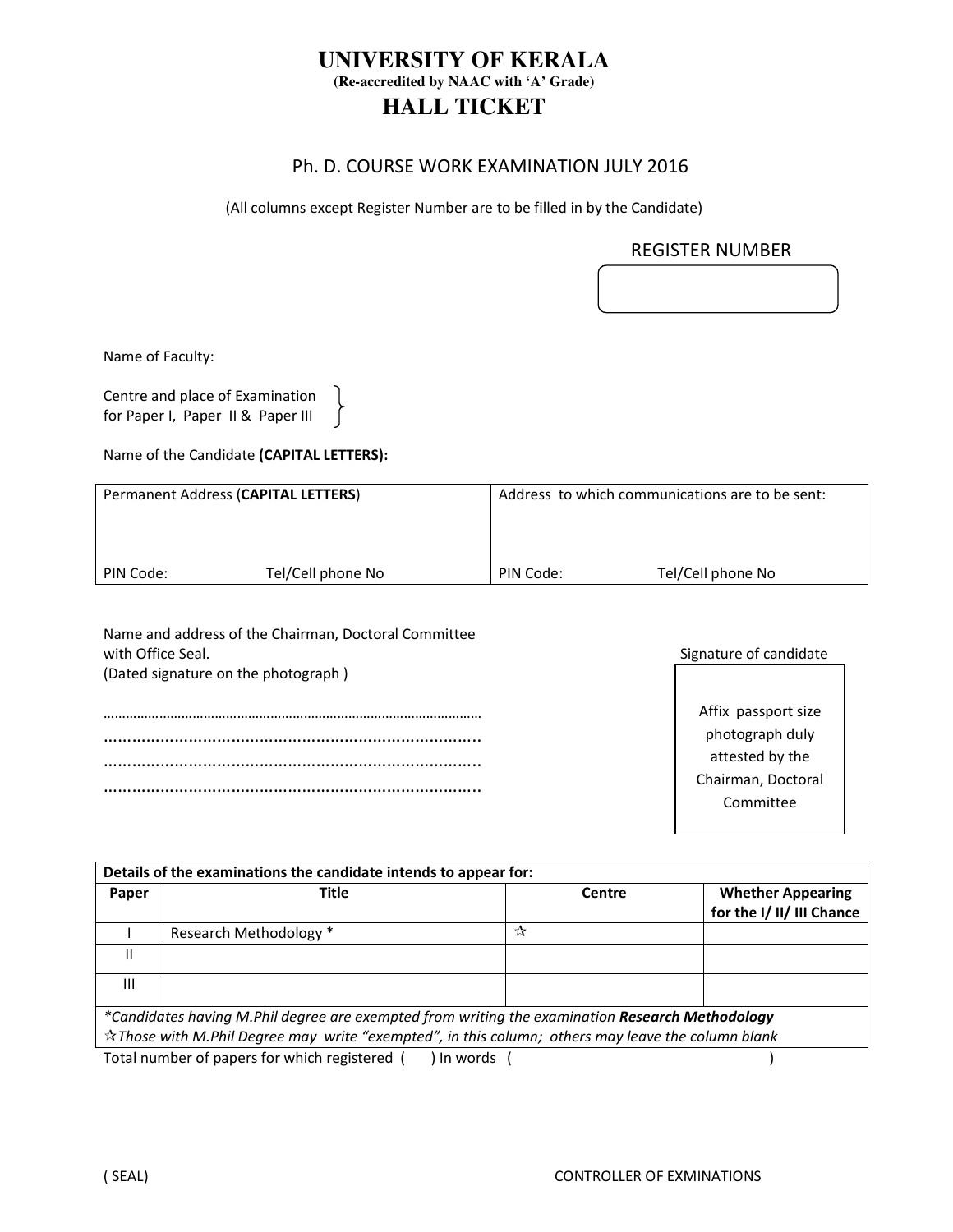#### INSTRUCTION TO CANDIDATES:

- 1 Candidates should take their places in the examination hall at least ten minutes before the commencement of the examination. Those presenting themselves more than half an hour after the appointed time will not be admitted to the examination hall. Anybody suffering from infectious diseases of any kind will not be admitted for the examination. Candidates should bring with them their hall ticket on each day of examination and make it available for inspection by the invigilator on duty or by any other authorized person.
- 2 Candidates are prohibited from writing upon their hall tickets /question papers. They are also prohibited from writing their names on any part of the answer books. Further they shall not write their Register number on any portion of the answer book, except in the space provided for in the facing sheet.
- 3 Candidates are not allowed to carry mobile phones in the examination hall.
- 4 Calculators can be used in certain examinations with the permission of the Chief Superintendents of the examination centres.
- 5 Candidates shall leave the examination hall only after the expiry of 2½ hours from the commencement of the examination, with the consent of the invigilator.
- 6 Candidates are prohibited from introducing into the examination hall any book or portion of a book manuscript or paper of any description or from communicating with any person outside the examination hall. Any candidate found violating any of the rules relating to the conduct of examinations will be sent out of the hall forthwith and he/she will not be permitted to sit for the remaining papers.
- 7 When a candidate has finished writing answers, he shall hand over the answer book to the invigilator on duty.

CONTROLLER OF EXAMINATIONS